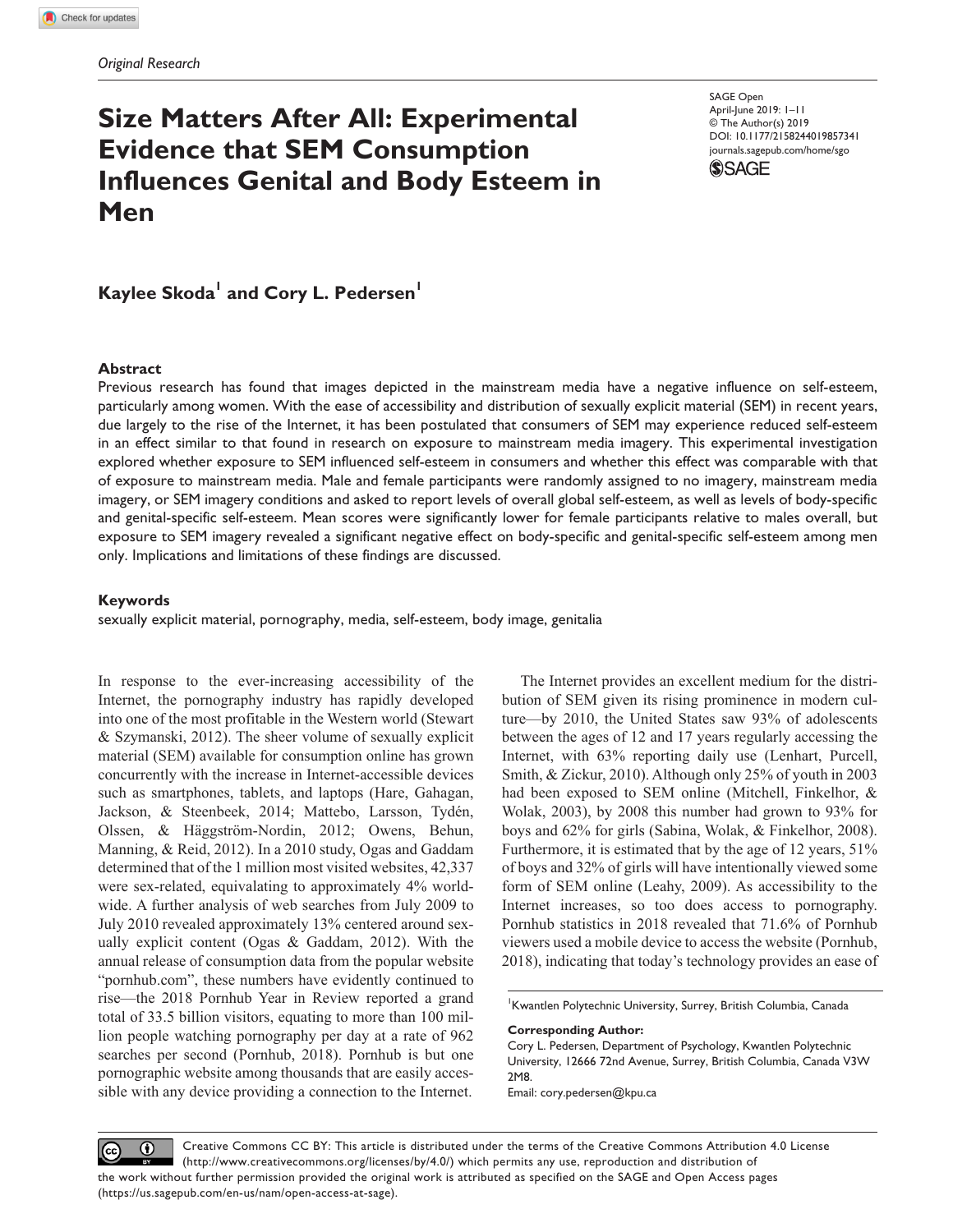expedience to SEM not previously available to past generations.

One issue surrounding the ubiquitous availability and consumption of SEM has centered on the postulation that SEM provides unrealistic depictions of the male and female body and its proportions (Lundin-Kvalem, Træen, Lewin, & Štulhofer, 2014; Mattebo et al., 2012; Moran & Lee, 2014). Some researchers have suggested that consumers of SEM, particularly adolescents in the prime of their pubertal and sexual development, may consequently be at risk of developing unrealistic schemas of what constitutes "normal" in terms of one's body (Hald & Malamuth, 2008; Hare et al., 2014; Ybarra & Mitchell, 2005). For example, analyses of pornographic content have found erect penis sizes in male pornographic actors to average in the top third percentile in terms of overall size (Lever, Frederick, & Peplau, 2006), whereas a disproportionately large number of pornographic actresses have breast and/or buttock implants, relative to the general population (Lever et al., 2006; Moran & Lee, 2014). Although such depictions are not outside the realm of possible human proportions and preferences, the amount of variation that occurs in the general population is much larger than that typically portrayed in SEM (Lundin-Kvalem et al., 2014; Mattebo et al., 2012; Moran & Lee, 2014).

With access to the Internet and thus, unfettered access to SEM, merely a smartphone click away, concerns have been generated as to the potential influence of SEM consumption on body image and self-esteem—and whether SEM influences consumers in a manner similar to that seen in nonsexually explicit forms of media exposure. From commercials to magazine ads, research examining hyper-sexualized images portrayed in the media have been argued to negatively influence self-esteem (Hendriks, 2002; McCabe, Butler, & Watt, 2007; Morrison, Ellis, Morrison, Bearden, & Harriman, 2004; Morrison, Harriman, Morrison, Bearden, & Ellis, 2006). Furthermore, media-exposure studies consistently report significant findings in participants exposed to such images relative to control groups, including a decrease in muscle satisfaction (Agliata, Tantleff-Dunn, 2004), increased pressure to reduce body fat (Miller & Halberstadt, 2005), and decreased overall body satisfaction (Guðnadóttir & Garðarsdóttir, 2014). Given that sexualized advertisements highlighting both genders have increased over time (Graff, Murnen, & Krause, 2013), the potential negative influence of exposure on the self-esteem of consumers would thus appear to be a valid concern warranting active research.

# **Conceptualizing Self-Esteem**

Self-esteem refers to a person's appraisal of the degree to which they are valued or devalued (Leary & Baumeister, 2000). The construct is difficult to measure, as researchers have yet to consistently agree on how self-esteem is operationally defined and evaluated (Hewitt, 2005; Kuster & Orth, 2013; Trzesniewski, Donnellan, & Robins, 2013). Currently,

self-esteem is defined with reference to two distinct domains—global self-esteem and state (or domain-specific) self-esteem (Brown & Marshall, 2006; Leary & Baumeister, 2000; Trzesniewski et al., 2013). Global self-esteem denotes a global value judgment about the self. It is an evaluation of the way people feel about themselves overall and is relatively stable across the lifetime (Kuster & Orth, 2013; Leary & Baumeister, 2000; Trzesniewski et al., 2013). In contrast, state self-esteem involves appraisals of one's value in a particular area or situation. It refers to aspects of a person's feeling of self that are subject to change, is affected by emotional responses to events that "threaten" sense of self (Brown & Marshall, 2006; Eisenberger, Inagaki, Muscatell, Haltom, & Leary, 2011), and is highly correlated with perceived acceptance or rejection of oneself relative to others (Eisenberger et al., 2011; Leary & Baumeister, 2000). Thus, these two domains of self-esteem are unique and not necessarily interchangeable, although these two domains may certainly overlap (Brown & Marshall, 2006). For instance, situational factors that affect state self-esteem may cause it to fluctuate further away from or closer toward the more stable, consistent global self-esteem state, potentially resulting in overlap.

Social comparison theory (Festinger, 1954) explains how state self-esteem can be affected through means of social comparison and self-perception, asserting that individuals compare themselves with others on various aspects of self in efforts to better understand their social positioning and how they relate to others. Failure to meet the perceived standards of others is then correlated with lowered state self-esteem (Lundin-Kvalem et al., 2014; Morrison et al., 2006; Morrison et al., 2004). Social comparison theory proposes to explain how exposure to media images, for instance, can have a negative impact on state self-esteem. Specifically, when consumers are exposed to idealized media advertisements—and subsequently feel that they fail to meet the beauty or body standards displayed—they will conclude that they are incomparable, and that social rejection is imminent. The resulting consequence is a negative impact on self-esteem.

Low self-esteem has been shown to increase the risk of overall body dissatisfaction, particularly among youth (Orth, Robins, Widaman, & Conger, 2014; Paxton, Neumark-Sztainer, Hannan, & Eisenberg, 2006; Verplanken & Tangelder, 2011). In addition, low self-esteem is associated with an increased risk of anxiety and depression, an increased vulnerability to drug and alcohol abuse, and can contribute to relationship issues and impaired academic or vocational performance (Counseling and Mental Health Center, 2015). Pervasively low self-esteem thus poses numerous psychological health risks to those afflicted (Orth et al., 2014; Paxton et al., 2006; Verplanken & Tangelder, 2011), which in turn stipulates an important measure of overall health and an important area of research.

It is important, however, to distinguish the type of selfesteem affected when referencing the immediate effects that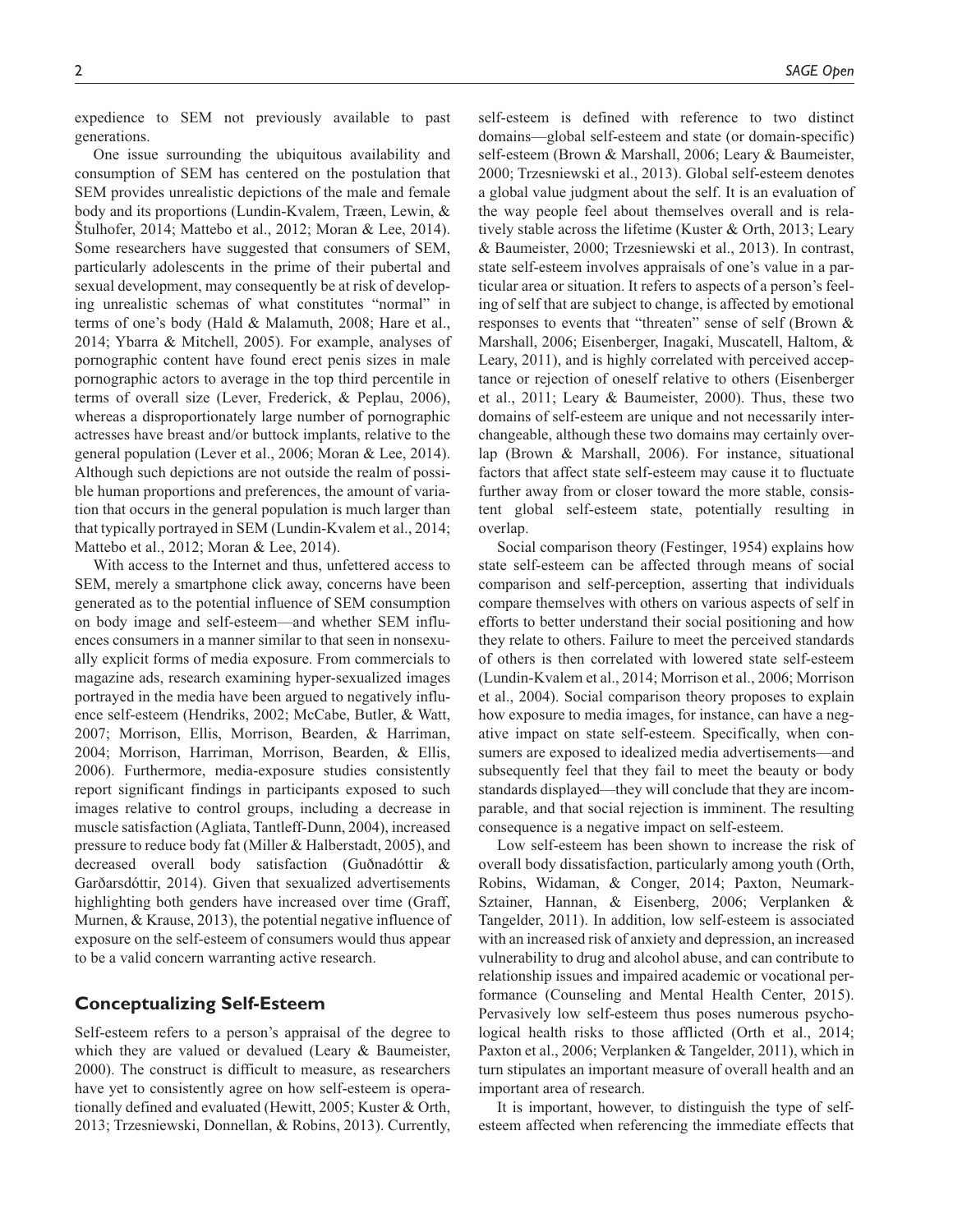media exposure may have on consumers. Longitudinal studies examining global self-esteem have found that it typically develops similarly across the life span for all races and genders: It is relatively high in childhood, drops throughout adolescence, and rises steadily into adulthood before declining into old age (Kuster & Orth, 2013; Robins & Trzesniwski, 2005; Trzesniewski et al., 2013). In contrast, life events can affect state self-esteem in either a positive or negative manner. For example, a study conducted by Wong et al. (2015) had male participants primed to reflect upon stereotypically masculine moments that had occurred previously in their lifetime. The primed group ultimately reported higher levels of state self-esteem specifically regarding their masculinity relative to an unprimed control group. Thus, although global selfesteem largely remains stable throughout the lifetime, facets of state self-esteem are variable and vulnerable to positive and negative life experiences. As such, any effect that media exposure—including SEM consumption—has on the selfesteem of consumers would be *state-specific*, not global. If exposure to SEM poses any risk of negatively affecting state self-esteem, it is clearly worthy of further investigation.

# **Influence of SEM Exposure**

It has been postulated in today's media culture that, like the effects of media advertisements on self-esteem, increased access and exposure to SEM must therefore have a negative impact on the state self-esteem of consumers in response to the unrealistic body proportions presented (Montgomery-Graham, Kohut, Fisher, & Campbell, 2015; Morrison et al., 2006; Morrison et al., 2004). Popular media coverage of SEM typically frames the impact of its consumption as inherently negative, citing it as a cause of sex addiction and marital rifts (Lambert, Negash, Stillman, Olmstead, & Fincham, 2012), and a contributor to violence against women and the illegal sex trade industry (Montgomery-Graham et al., 2015). Likewise, these reports tend not to differentiate the distinct domains of self-esteem, presenting the impression that SEM consumption has long-lasting negative consequences (a symptom of global self-esteem) rather than transitory negative consequences (a symptom of state-specific self-esteem; Hare, Gahagan, Jackson, & Steenbeek, 2015; Peter & Valkenburg, 2014). However, contrary to the belief that SEM has a fundamentally negative impact on its consumers, current literature on the effects of SEM remains mixed.

Some research indicates little negative impact of SEM consumption, despite opposition to widespread distribution and access of SEM (Hald & Malamuth, 2008; Luder et al., 2011; Montgomery-Graham et al., 2015). If anything, exposure to SEM has been found to have a *positive* effect on people's lives in various ways (Hald & Malamuth, 2008; Hare et al., 2015). Several studies examining SEM consumption in young adults have reported increases in sexual knowledge, healthier sexual attitudes, the discovery of sexual preferences, and an overall more positive quality of life relative to

nonconsumers (Hald & Malamuth, 2008; Hesse & Pedersen, 2017; Lundin-Kvalem et al., 2014; Sabina et al., 2008). In addition, due to the anonymity that SEM accessed via the Internet affords consumers, it has also been found to play a positive role for sexual minority adolescents and young adults coming to terms with nonnormative sexual desires, genders, or orientations (Hare et al., 2015; Luder et al., 2011).

Interestingly, research indicating a negative effect of SEM consumption has been found in male consumers, but not in female consumers. A study by Peter and Valkenburg (2014) found that consumption of SEM had little to no effect on female consumers but did result in a decrease in overall body satisfaction in males. These results were also found in a study by Cranney (2015), wherein female consumers reported no correlation in body satisfaction (specifically, breast size) with SEM consumption, but men reported lower levels of penis size satisfaction. A study by Tylka (2014) found SEM consumption to be negatively correlated with muscularity and body fat satisfaction, as well as negatively correlated with general body appreciation. Another study specifically examining gay and bisexual men also indicated a negative correlation between increased SEM consumption and body satisfaction (Whitfield, Rendina, Grov, & Parsons, 2017).

Thus, patterns in the literature suggest negative effects of SEM exposure on the body esteem of male consumers only, despite women typically being perceived as principally vulnerable to negative impacts on self-esteem (Esnaola, Rodríguez, & Goñi, 2010; Graff et al., 2013; Hatton & Trautner, 2011; Hendriks, 2002; Schneider et al., 2013). It is possible that this trend reflects an exposure effect; with women exploited and sexualized in media and SEM more frequently than men—and over a much longer period of time perhaps we have become desensitized to its influence.

# **Purpose of the Current Study**

In consideration of the prevailing societal belief that exposure to SEM has a negative impact on the self-esteem of consumers (Montgomery-Graham et al., 2015), the purpose of this study was to examine whether SEM exposure influences state self-esteem relative to traditional media advertisement exposure, as well as to further investigate whether SEM consumption negatively affects men, but not women. Building on correlational studies conducted by Morrison et al. (2004), Morrison et al. (2006), and Peter and Valkenburg (2014), we explored the influence of both media advertisement exposure and SEM exposure on the body-specific self-esteem and genital-specific self-esteem of participants. Given that previous research has largely relied on self-report measures of SEM consumption, this study is among the first to utilize an experimental design to directly investigate how satisfied participants felt about the appearance of their bodies generally, and their genitalia specifically, relative to participants exposed to either a media image or no image condition.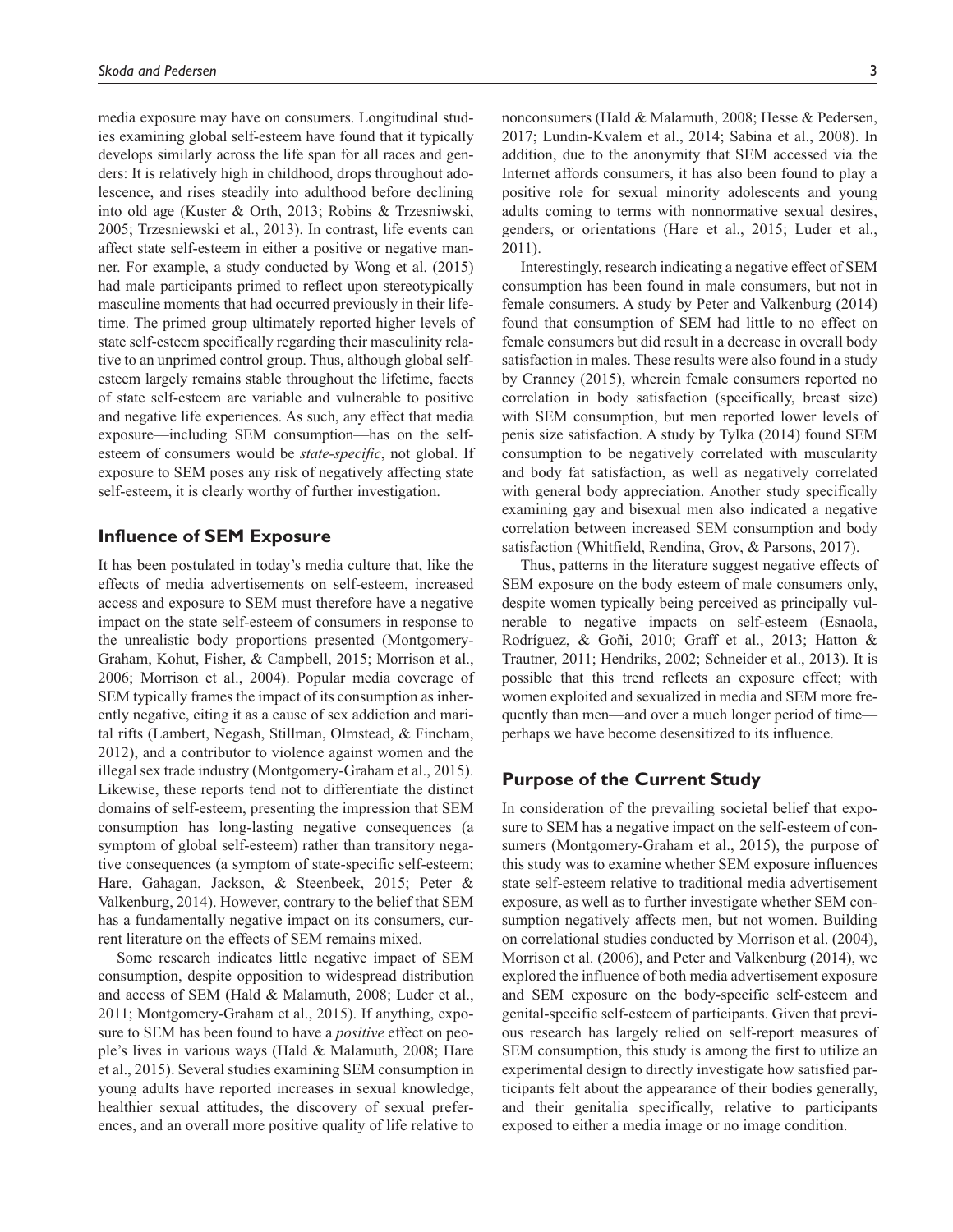|  |  |  | Table I. Distribution of Demographic Characteristics by Gender. |  |
|--|--|--|-----------------------------------------------------------------|--|
|--|--|--|-----------------------------------------------------------------|--|

|                               | Males                    | Females                  |
|-------------------------------|--------------------------|--------------------------|
|                               | $n = 118$                | $n = 181$                |
|                               | $M_{\text{age}} = 27.26$ | $M_{\text{age}} = 23.90$ |
|                               | $SD = 9.02$              | $SD = 6.60$              |
| Sexual orientation            |                          |                          |
| Straight                      | 95 (79.8%)               | 146 (80.7%)              |
| Gay                           | 8(6.7%)                  | 8(4.4%)                  |
| <b>Bisexual</b>               | 12(10.1%)                | 26 (14.4%)               |
| Queer/questioning             | 3(2.5%)                  | 1(0.6%)                  |
| Ethnicity                     |                          |                          |
| Caucasian                     | 87 (73.1%)               | 109 (60.2%)              |
| Indian                        | 11(9.2%)                 | 31(17.1%)                |
| Asian/Pacific Islander        | 11(9.2%)                 | 18 (9.9%)                |
| <b>Black/African American</b> | 2(1.7%)                  | 5(2.8%)                  |
| Hispanic/Latin American       | 2(1.7%)                  | 4(2.2%)                  |
| <b>First Nations</b>          | $(0.8\%)$                | 1(0.6%)                  |
| Not specified                 | 5(4.2%)                  | 13 (7.2%)                |
| Education                     |                          |                          |
| Some high school              | 4(3.4%)                  | 1(0.6%)                  |
| Completed high school         | 17(14.3%)                | 30 (16.6%)               |
| Some college/university       | 46 (38.7%)               | 95 (52.5%)               |
| Completed college/university  | 38 (32.0%)               | 46 (25.4%)               |
| Advanced degree               | 14(11.8%)                | $9(5.0\%)$               |
| Relationship status           |                          |                          |
| Single                        | 43 (36.1%)               | 70 (38.7%)               |
| Casually dating               | 9(7.6%)                  | 14(7.7%)                 |
| Committed relationship        | 43 (36.1%)               | 70 (38.7%)               |
| Married/civil union           | 23 (19.3%)               | 25 (13.8%)               |
| Divorced                      | $(0.8\%)$                | 2(1.1%)                  |

Based on previous research conducted under the zeitgeist of SEM consumption having a negative impact, we proposed several hypotheses. First, we expected that male participants in the no-imagery control condition would report the highest levels of state-specific body and genital self-esteem overall, with male participants exposed to mainstream media images reporting lower levels than the control condition and participants exposed to sexually explicit images reporting the lowest levels. We hypothesized a similar trend for female participants, but also expected that females would report lower levels of general self-esteem relative to their male counterparts, regardless of condition, based on previous findings that women generally report lower levels of selfesteem relative to men overall (Esnaola et al., 2010; Schneider et al., 2013).

# **Method**

## *Participants and Recruitment*

The study was conducted online using the survey software Qualtrics. Participants were recruited primarily through the research participant pool of a large Western Canadian

university. Online websites such as Twitter, Facebook, and Reddit were also utilized for recruitment of nonstudents via snowball sampling methods. The sample comprised 299 participants ( $n = 181$  females,  $n = 118$  males), with ages ranging from 18 to 63 years (*M* = 25.22, *SD* = 7.79). Demographic information of participants by gender is found in Table 1.

#### *Research Design*

This study involved a 2 (participant gender)  $\times$  3 (image exposure: none, media, SEM) randomized quasi-experimental design. Participants randomly assigned to the control condition were not exposed to any imagery. Participants randomly assigned to the media condition viewed 20 genderbalanced images selected from mainstream media advertisements. Finally, participants randomly assigned to the SEM condition viewed 20 fully nude, gender-balanced, pornographic actor profile images.

We elected to include three image exposure conditions for several reasons. First, a control condition establishes a baseline level of global and state-specific self-esteem. We included two treatment conditions—media and SEM—to examine whether there would be a difference in reported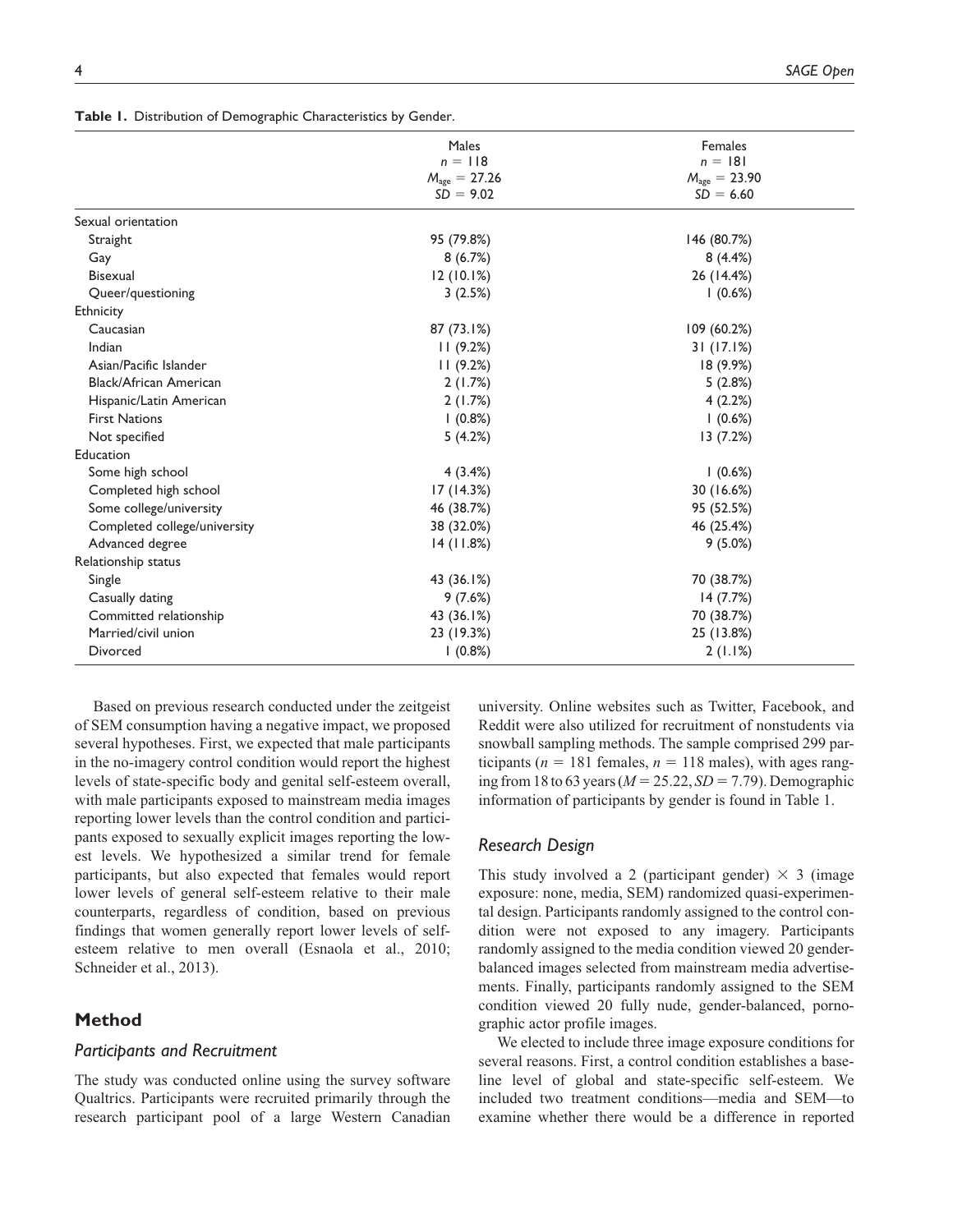state self-esteem between these two experimental conditions. Given that research examining exposure to media images has been documented as negatively influencing self-esteem generally (Agliata, Tantleff-Dunn, 2004; Guðnadóttir & Garðarsdóttir, 2014; McCabe et al., 2007; Morrison et al., 2006; Morrison et al., 2004), we were curious whether SEM exposure would affect participant state-specific self-esteem in particular, as the explicitly nude—and grossly unrepresentative of the general population—content in SEM is not seen in mainstream media advertising.

#### *Measures*

*Demographic information.* Six questions asked basic demographic information of participants including age, gender, sexual orientation, ethnicity, relationship status, and highest level of completed education.

*Rosenberg Self-Esteem Scale (SES).* The SES consists of 10 items and assesses global self-esteem by measuring personal self-worth and self-acceptance (e.g., "I feel that I have a number of good qualities") (Rosenberg, 1965). Items are scored using a Likert-type scale ranging from 1 (*strongly disagree*) to 4 (*strongly agree*). Higher scores reflect a higher degree of global self-esteem. Validity of the scale has been established in previous research and acceptable psychometric properties have been reported, with coefficient alphas ranging from .72 to .88 (Gray-Little, Williams, & Hancock, 1997; Robins, Hendin, & Trzesniewski, 2001). In the current study, a strong coefficient alpha of  $\alpha = .90$  was established.

*Body Exposure During Sexual Activities Questionnaire (BESAQ).* The BESAQ consists of 28 items that assess any self-conscious or anxious feelings about exposing one's body to a potential sexual partner. Thus, the BESAQ is a measurement of state-specific self-esteem regarding feelings about one's body in a sexual context (Cash, Maikkula, & Yamamiya, 2004). For instance, items include questions such as "When we're having sex, I worry that my partner will find my body repulsive" and "During sex I worry that my partner will find aspects of my physique unappealing." Responses are scored on a 5-point Likert-type scale, with individual item scores ranging from 1 (*never*) to 5 (*always*). The BESAQ is a negative scale, wherein higher scores represent higher body dissatisfaction. To make this measure consistent with other dependent variables used in our analyses, and for ease of interpretation, the BESAQ was reverse coded so that higher scores indicate higher body satisfaction (i.e., positive body-specific state self-esteem). Previous research on the BESAQ indicates strong internal consistency reliability, with alphas ranging from .95 to .96 (Cash et al., 2004). In the current study, a very strong coefficient alpha of  $\alpha = .96$ was established.

*Genital Esteem Scale (GES).* The GES consists of two unique subscales, tailored to each gender: The 12-item female genital esteem subscale (FGES) and the 14-item male genital esteem subscale (MGES; Winter, 1989). Each subscale assesses feelings about the appearance of genitalia with specificity to each of its different components. Thus, the GES assesses state-specific self-esteem regarding feelings specifically about the appearance of one's genitalia. For instance, one question on the MGES asks participants to evaluate their satisfaction with the size of their erect penis, whereas one on the FGES asks participants to evaluate their satisfaction with the size of their labia minora. Responses are scored on a 5-point Likert-type scale, with responses ranging from 1 (*very dissatisfied*) to 5 (*very satisfied*). Higher scores reflect higher satisfaction with one's genital appearance (i.e., positive genital-specific state self-esteem). In the current study, strong coefficient alphas of  $\alpha = 91$  were attained for both the FGES and the MGES.

### *Materials*

A total of 40 images were obtained from the Google search engine and from the popular pornographic website Pornhub. Twenty images were used in the media condition and 20 images were used in the SEM condition. In both experimental conditions, the images were gender balanced (10 males and 10 females) and all 40 images depicted a lone model. The control condition showed no images.

Media images obtained via Google included standard advertisements from magazines, websites, and TV commercials. The images were selected for their sex appeal and overall attractiveness, but all models were clothed. Sexually explicit images were selected from among those displayed on pornographic actor/actress profiles via pornhub.com. These images were selected for depicting archetypal pornographic body ideals (large penises, large breasts, hairless genitals, etc.) and all actors in these images were completely nude and graphically exposing their respective genitalia. All images were specifically selected to depict actors of various ethnic backgrounds (Caucasian, Asian, African American) in solo, forward-facing, full-body photographs selected for their youth (between the ages of 18 and 30 years) and respective body ideals: Fit, muscular body types in the men, and large hip-to-waist ratios for the women. All images were assessed for their ability to meet their respective criteria by an independent evaluator to ensure two-party agreement on various aspects that comprised the societally ideal standard of each gender's form; the size of breasts, areolas, vulvas, and erect penises in the SEM condition and the overall sex appeal and attractiveness in the mainstream media condition.

## *Procedure*

Upon completion of consent to participate and collection of demographic information, participants were randomly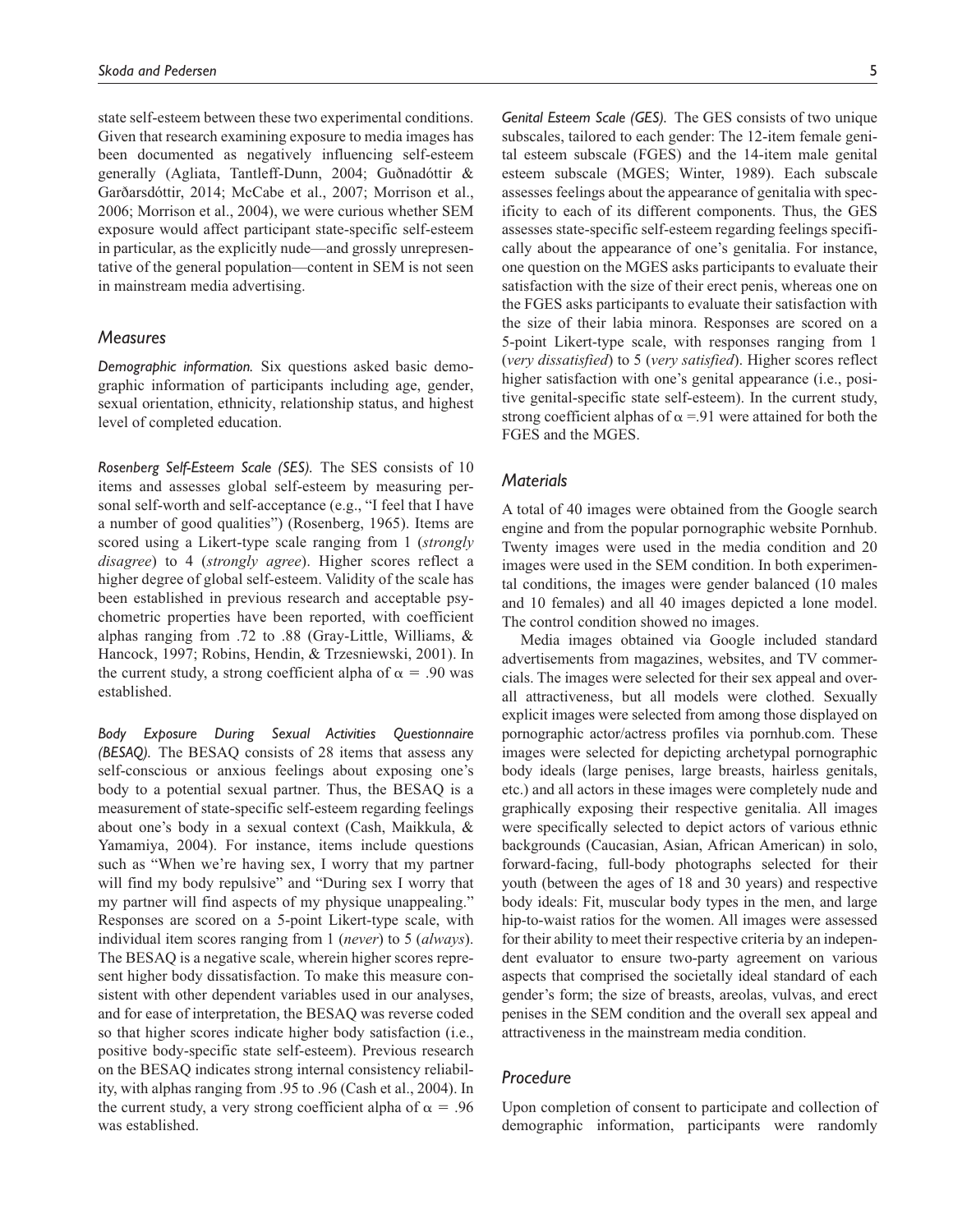|                                     | Males $(n = 118)$ | Females $(n = 181)$ |
|-------------------------------------|-------------------|---------------------|
| Sexually explicit material exposure | 3.71(0.08)        | 3.53(.06)           |
| Media exposure                      | 4.04(.08)         | 3.71(0.06)          |
| No exposure                         | 4.00(.07)         | 3.53(.06)           |

**Table 2.** Body Satisfaction Scores by Gender and Condition.

*Note.* BESAQ scores range from 1 to 5, with higher scores reflecting greater body satisfaction. Means are adjusted for the effect of the covariate. Standard errors appear in parentheses. BESAQ = Body Exposure During Sexual Activities Questionnaire.

assigned by Qualtrics software to one of three conditions. Control condition participants proceeded immediately to the three questionnaires in the order of SES, BESAQ, and FGES/ MGES, without exposure to any imagery. Media condition participants were exposed to the 20 gender-balanced media images—presented on-screen for 5 s in a randomized order and were then directed to complete the three dependent measures (in equivalent order as control condition participants). SEM condition participants were exposed to the 20 genderbalanced SEM images—also presented on-screen for 5 s in a randomized order—and then completed the dependent measures, also in equivalent order. Upon completion of the study, all participants were debriefed and thanked for their participation.

### **Results**

Given that global self-esteem is a stable trait not expected to vary with exposure to experimental conditions (Kuster & Orth, 2013; Trzesniewski et al., 2013)—and evidence of multicollinearity between participant global and state-specific self-esteem scores (Table 4)—global self-esteem was controlled for in all applicable analyses. In factorial analyses, statistically significant main effects were followed by a univariate analysis for each factor, with a Bonferroni correction on the dependent variable (Field, 2013; Tabachnick & Fidell, 2019). Assumptions of homogeneity, normality, and independence of residuals were all met.

# *Analyses of Condition and Gender Effects on Body Satisfaction*

A two-way analysis of covariance was conducted to examine condition and gender effects on the dependent variable of overall body satisfaction. The genital esteem scale was not included in this analysis due to its gender specificity, which would inaccurately render missing data for the other gender on each scale.

After adjusting for global self-esteem, a statistically significant main effect of gender was revealed,  $F(1, 293) = 50.75, p < .001, \eta_p^2 = .15$ . There was also a significant main effect of condition,  $F(2, 293) = 2.60$ ,  $p < .05$ ,  $\eta_p^2 = .02$ , and a significant gender by condition interaction,  $F(2, 293) = 4.21$ ,  $p < .05$ ,  $\eta_p^2 = .03$ . This higher order effect indicated that the effect of

SEM exposure on body satisfaction was different for male participants than for females. Although females reported lower scores across conditions in body satisfaction overall relative to their male counterparts, simple effects analyses revealed significant differences *only for men* in each of the SEM exposure,  $F(1, 294) = 7.03$ ,  $p < .01$ , media exposure,  $F(1, 294) = 31.03$ ,  $p < .001$ , and no exposure conditions,  $F(1, 294) = 22.62$ ,  $p < .001$ . Table 2 presents adjusted means and standard errors for each gender by condition.

## *Analysis of Condition Effects on Genital Esteem*

Separate one-way univariate analyses of covariance were conducted to examine condition effects for the genderspecific genital esteem scales. After controlling for global self-esteem, a statistically significant effect of condition was found for the MGES only,  $F(2, 115) = 2.81$ ,  $p < .05$ ,  $\eta_{\rm p}^2$  = .05, with males in the SEM exposure condition reporting the lowest levels of genital esteem relative to the noimagery and media imagery conditions (see Table 3).

#### **Discussion**

To our knowledge, this is the first study to directly examine the effect of SEM exposure on state-specific self-esteem in comparison with media advertisements utilizing both genders in an experimental design. As hypothesized, men exposed to SEM reported statistically significant reduced satisfaction with the appearance of their genitalia compared with those who viewed media images or no images at all. Our results do suggest, then, that exposure to SEM has a negative impact on the state self-esteem of some male consumers, specifically about the size and appearance of their genitals, lending credence to theories of social comparison. Previous research on this topic has been largely based on self-report; our methodology explicitly exposed participants to SEM during data collection.

Our first set of hypotheses that male participants in the SEM condition would report the lowest state self-esteem scores relative to both media and control conditions—and that participants in the mainstream media condition would report lower scores relative to the no-imagery condition was supported. Our hypothesized downward trend was not found for women however, as only men reported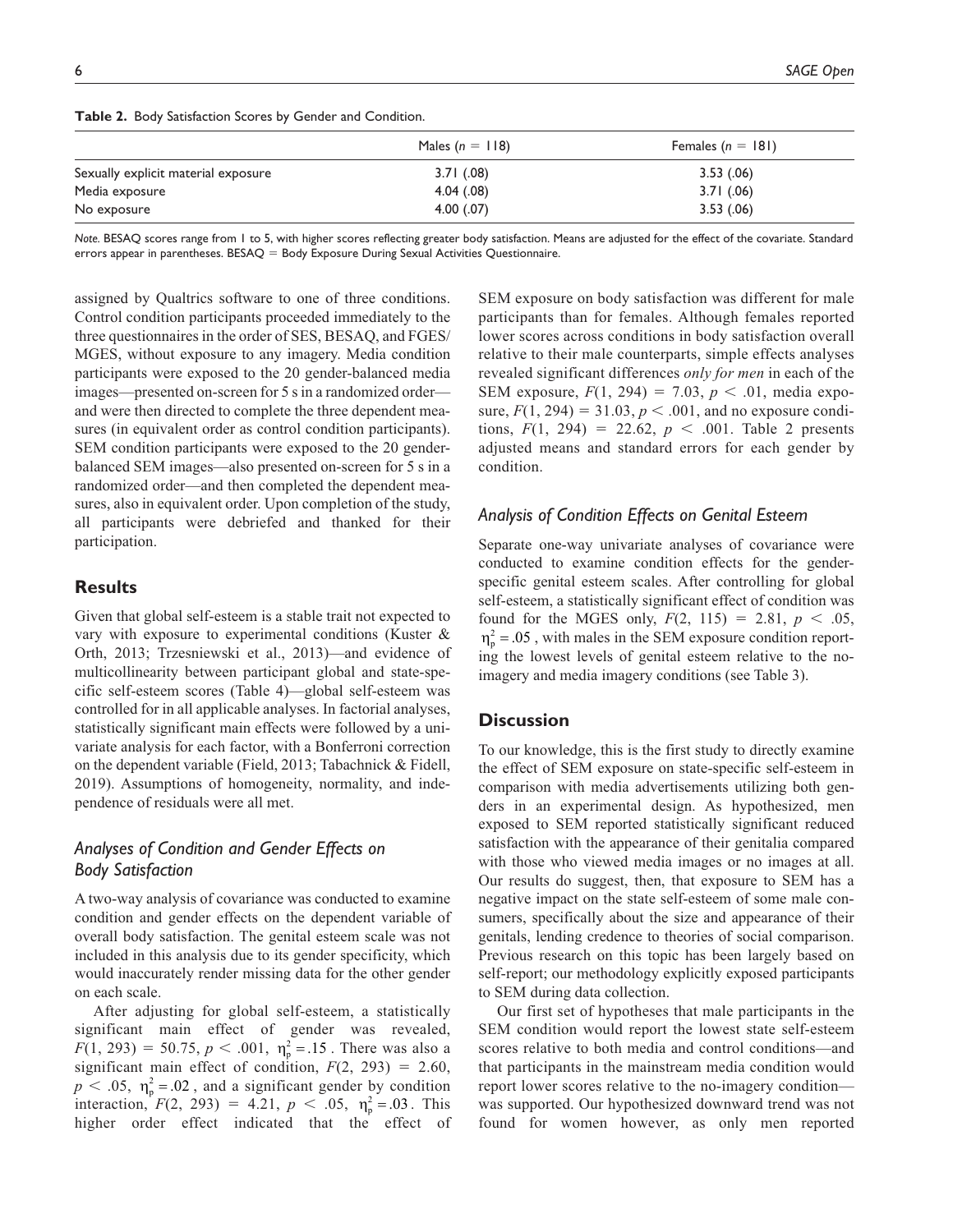| Scale                          | Image exposure condition | M    | SE  |
|--------------------------------|--------------------------|------|-----|
| Male genital esteem subscale   | None                     | 3.57 | .07 |
|                                | Media                    | 3.57 | .09 |
|                                | <b>SEM</b>               | 3.33 | .09 |
| Female genital esteem subscale | None                     | 3.30 | .09 |
|                                | Media                    | 3.31 | .09 |
|                                | <b>SEM</b>               | 3.29 | .09 |

**Table 3.** Genital Esteem Scores by Image Exposure Condition.

*Note.* Scales range from 1 to 5, with higher scores reflecting greater satisfaction with genital appearance. Means are adjusted for the effect of the  $covariate.$  SEM  $=$  sexually explicit material.

**Table 4.** Correlations Among Dependent and Covariate Variables.

| Measures       |                                 |                   |                   |
|----------------|---------------------------------|-------------------|-------------------|
| Body esteem    | $\hspace{0.1mm}-\hspace{0.1mm}$ | .43**             | .56 <sup>**</sup> |
| Genital esteem | .57 <sup>*</sup> *              |                   | $.35**$           |
| Global esteem  | .54 <sup>∗</sup> *              | .50 <sup>**</sup> |                   |

*Note.* Men are represented in the lower portion of the table. \*\**p* ≤ .001.

significantly lower levels of overall body satisfaction and genitalia appearance satisfaction in response to SEM exposure. Although effect sizes were small, these results provide further evidence that SEM imagery exposure can negatively affect men's perception of their bodies and genitalia—a change in state-specific self-esteem—and are consistent with previous research (Cranney, 2015; Peter & Valkenburg, 2014). Indeed, some researchers suggest that body image of men is distinct from that of women in that it focuses more on performance and function, rather than aesthetic appearance (Grogan, 2008; Lundin-Kvalem et al., 2014). In the context of heterosexual SEM—where a man is typically "performing" relative to a submissive and passive woman—one might expect genital-specific self-esteem to have an influence on men. Furthermore, previous research has reported a relationship between state self-esteem and masculinity in that the more "masculine" the traits men were primed to reflect upon in themselves, the greater their reported levels of state self-esteem (Wong et al., 2015). The popular media—including sexually explicit movies, magazines, and websites—frequently emphasize the connection between penis size and masculinity and reinforce the message that "bigger is better" (Lever et al., 2006). If a man's genital-specific self-esteem is threatened by the images presented in SEM, the foundation upon which his masculinity is built may well be vulnerable—and thereby susceptible—to negative impact, indicating that the size and appearance of genitalia is tied with perceptions of overall manliness. Despite most men likely being aware that the bodies and penises depicted in SEM are disproportionate and atypically large (Hesse & Pedersen, 2017; Lever et al., 2006), these results suggest that even brief exposure to such imagery may cause men to feel dissatisfaction both with their bodies and the size of their own penis.

Our second hypothesis that women would report lower overall scores of state-specific self-esteem relative to males regardless of exposure condition was also supported, supporting the findings of previous research that women report lower levels of body and genital satisfaction across all phases of life (Esnaola et al., 2010; Schneider et al., 2013). However, our findings failed to reveal significant differences in state self-esteem across exposure conditions for women, a curious finding that might be explained by evidence indicating that although exposure to sexualized advertisements has increased over time for both genders (Graff et al., 2013), it is women who are most often sexually objectified in all forms of media (Graff et al., 2013; Hatton & Trautner, 2011). Perhaps exposure to highly sexualized, female-focused media has become too commonplace to produce a remarkable effect of condition on state self-esteem in women. Or perhaps the development of body dissatisfaction and lower levels of genital self-esteem in women is simply the expected consequence of long-standing sexual exploitation.

This study is not without its limitations. For one, the data were collected online—a methodology that has both advantages and disadvantages—and for sexuality research an approach that presents a unique set of circumstances that are noteworthy. A narrative review of ethical considerations in sexuality research conducted in 2018 (Shirmohammadi, Kohan, Shamsi-Gooshki, & Shahriari, 2018) indicated some notable concerns for research conducted in online formats, including the collection and storage of sensitive data, the maintenance of privacy and confidentiality, the anonymity of both participant and researcher (if included as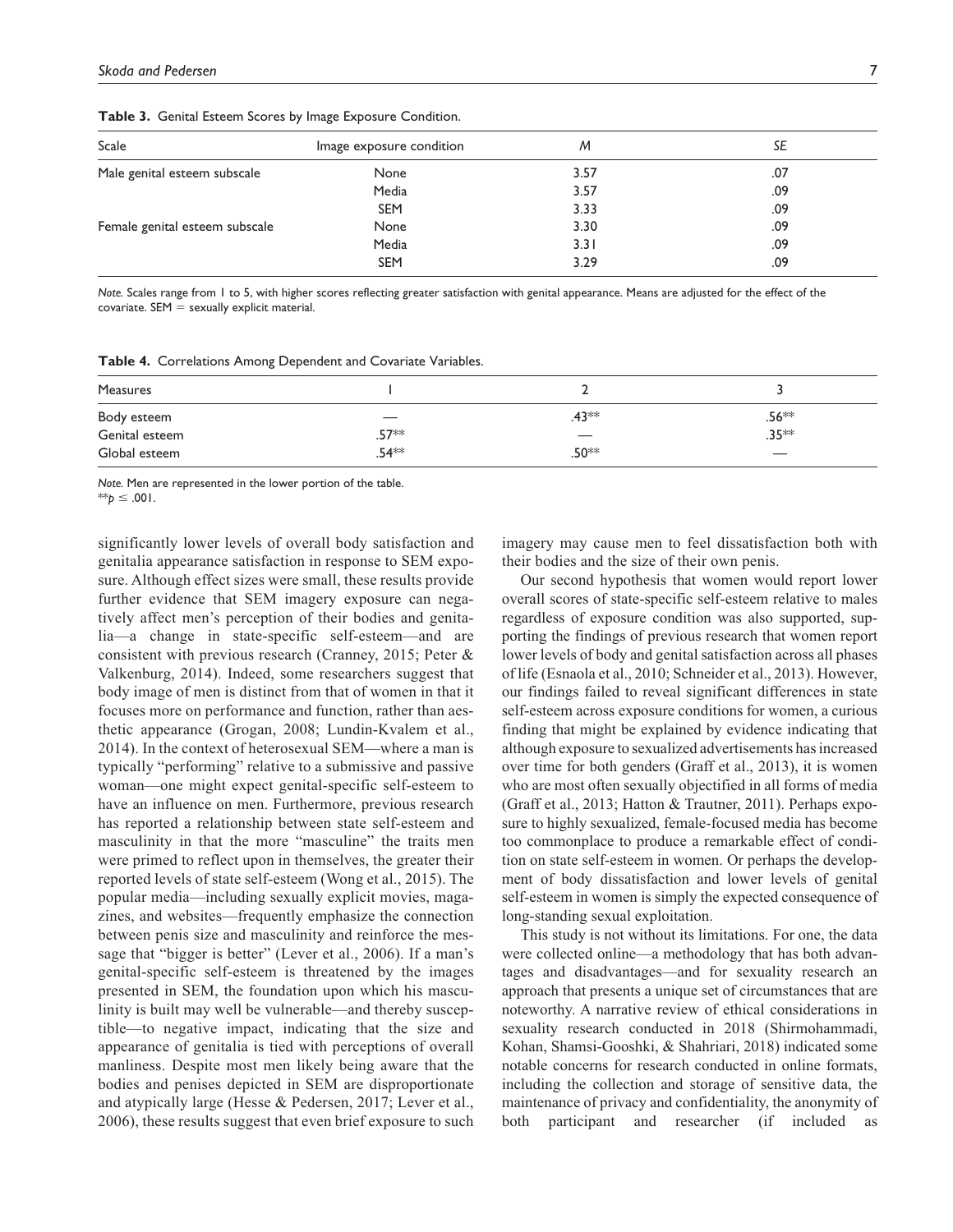part of consent), and the potentiality of including vulnerable participants. In our opinion, however, the positive benefits of online research outweigh these factors. Offering a research platform that eliminates the need for traditional, face-to-face data collection enables the recruitment of participants too uncomfortable to discuss sensitive information in a public setting. The anonymity that online research provides also encourages a safe, open environment where participants may be more willing to divulge sensitive information, of importance in this study considering the graphic and wholly personal nature of the data collected.

Despite the anonymity that comes with online research, however, the intrusive nature of human sexuality research in general—especially that which asks sensitive questions about one's genitalia—may still have led some participants to fabricate socially or personally desirable responses (Tourangeau & Yan, 2007). In addition, recruitment advertisements made it clear that participants would be asked questions about SEM. It is possible that participants comfortable and interested enough to engage in a human sexuality research study have distinctly different characteristics from those who elect not to participate, including less conservative attitudes, less religiosity, and more diverse sexual experiences (Dunne et al., 1997; Strassberg & Lowe, 1995). Thus, caution must be exercised when generalizing these results to the population, as a volunteer bias may have been present.

Furthermore, because we evaluated the immediate influence that exposure to SEM has on state-specific self-esteem, we chose not to inquire about participants' previous sexual history, sexual education, religiosity, or SEM consumption rates. It has been proposed that those with robust sexual histories, a thorough education in this subject matter, or those entirely lacking exposure to SEM content may not be as heavily influenced by the material presented in this study (Hald, 2006; Morrison et al., 2006; Morrison et al., 2004). Because we were interested in the effect of direct consumption of SEM on state self-esteem of consumers, we did not ask participants to disclose their personal SEM consumption rates for two reasons. First, there is ample evidence supporting the accessibility and high rates of consumption of SEM in our technology-based society (Hare et al., 2014; Mattebo et al., 2012; Owens et al., 2012), suggesting that participants had already been exposed to SEM on the Internet, whether intentionally or not. Second, given our experimental design, we were primarily interested in whether immediate exposure to SEM would have a direct causal effect on state-specific self-esteem. Our findings seem to suggest that it does despite previous SEM consumption history. Nonetheless, it is certainly possible that frequency of consumption—and not direct exposure—influences state self-esteem and therefore, it is a variable of note for future research.

Similarly, participants were not asked to report their religious beliefs which—depending on the nature and fundamentalism of such beliefs—may have influenced participant state self-esteem, especially for participants randomized to

the SEM exposure condition. Although we could reasonably argue that self-selection bias eliminated participants whose religiosity opposes viewing SEM, future researchers should nonetheless examine how religious beliefs interact with SEM exposure and self-esteem.

In addition, it should be noted that SEM comes in many forms. When SEM is sought online, it is not typically in the form of images, but rather in live action format (Hald, 2006; Hald & Malamuth, 2008; Pornhub, 2018). For the purposes of this study, however, we maintained exact mediums—utilizing still images in our experimental conditions. Future researchers should therefore aim to incorporate live video footage to better simulate typical SEM consumption conditions.

## **Study Implications**

Results from this study suggest that consumption of SEM has a negative impact on how men regard the size and appearance of their genitalia. Although effect sizes were small, this study suggests that SEM exposure negatively affected the overall body satisfaction and genital state self-esteem of our male participants—contributing to a burgeoning understanding of the influence of SEM consumption on state-specific self-esteem. This research provides a platform upon which to build future research, as we are not yet fully cognizant of the effect—if any—that easy accessibility to SEM has on the body expectations and body ideals of consumers (Flood, 2009). We therefore encourage more research on this topic. The results of this study also suggest, however, that the influence of SEM on state self-esteem is perhaps less ubiquitous than SEM opponents claim—with no similar significant effect found among women.

It should also be noted that there is currently a lack of comprehensive sexuality education in Western schools, particularly in the United States (Stanger-Hall & Hall, 2011); it is not yet known whether or how self-esteem and sexualityrelated expectations are influenced, should youth continue to turn to SEM as an educational resource (Hare et al., 2015; Luder et al., 2011; Sabina et al., 2008). Due to growing evidence regarding the young age at which adolescents, particularly boys, voluntarily expose themselves to SEM (Leahy, 2009; Sabina et al., 2008), it is prudent that youth and emerging adults receive thorough sexual health and media literacy education if they are to understand that the images seen in media—including SEM—are but a small representation of normal human body variations. If the results from this study are to be taken seriously, and SEM consumption is negatively affecting how male consumers feel about the size and appearance of their genitalia, then this further encourages a more expansive education into this topic to help mitigate this negative effect, particularly among youth, who access SEM during peak ages of their sexual development (Hald & Malamuth, 2008; Hare et al., 2014; Leahy, 2009; Ybarra & Mitchell, 2005). Perhaps with access to more expansive education regarding SEM and its variable depictions of the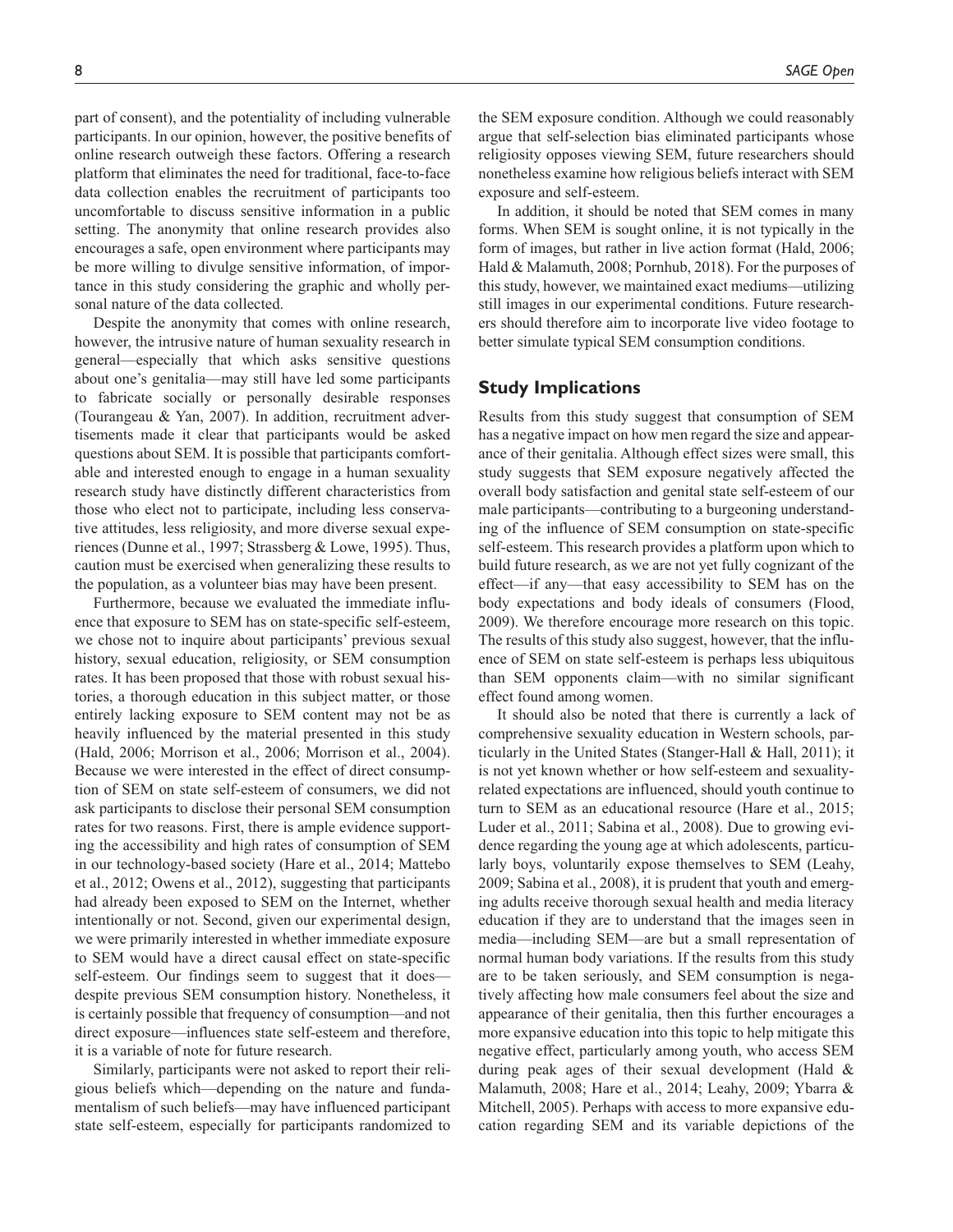human body, any negative effects of SEM may be better mediated and its positive effects may be enjoyed more fruitfully by its consumers.

Future research can extend these findings in numerous ways. First, future researchers should include adolescent participants in their samples. Current researchers of the influence of SEM are most concerned with its effects on youth, who are accessing such materials at presumably critical ages in their pubertal and sexual development. The current study only utilized participants aged 18 years and over. As previously noted, SEM is most commonly consumed via video footage; thus, future studies should incorporate a more representative medium upon which to measure exposure effects. In addition, this study examined the effect of direct, immediate exposure of SEM on state self-esteem. Future researchers should require participants to report their SEM consumption rates to determine whether the amount of exposure one consumes overall affects reported state selfesteem or to implement longitudinal or repeated-measures designs. Finally, future researchers may wish to incorporate pretest/posttest designs into their methodology—that is, to examine state-specific self-esteem prior to and following SEM exposure—to better observe the direct effect of its consumption.

The Internet continues to be a vital and much-used tool in today's modern culture; with an abundance of SEM so easily accessible, there is a growing societal concern that this may render many individuals vulnerable to unintentionally relying on the material they consume as normal depictions of male and female bodies (Hald, Kuyper, Adam, & Wit, 2013; Hare et al., 2015; Luder et al., 2011). Results from this study found that these concerns are at least partially valid—that is, men experienced significantly reduced levels of state self-esteem relating to body satisfaction and genitalia upon being exposed to SEM. However, exposure to SEM did not have a negative effect on the state selfesteem of female participants in this study. If the societally perceived negative effect of SEM exposure on state selfesteem in women is but conjecture, we hope that future researchers can build from our findings to examine other, possibly positive effects as reported in previous research (see Hald & Malamuth, 2008; Hare et al., 2015; Luder et al., 2011; Lundin-Kvalem et al., 2014) to combat the negative stigma currently associated with SEM (Montgomery-Graham et al., 2015).

#### **Declaration of Conflicting Interests**

The author(s) declared no potential conflicts of interest with respect to the research, authorship, and/or publication of this article.

#### **Funding**

The author(s) received no financial support for the research, authorship, and/or publication of this article.

#### **References**

- Agliata, D., & Tantleff-Dunn, S. (2004). The impact of media exposure on male's body image. *Journal of Social and Clinical Psychology*, *23*, 7-22. doi:10.1521/jscp.23.1.7.26988
- Brown, J. D., & Marshall, M. A. (2006). The three faces of selfesteem. In M. Kernis (Ed.), *Self-esteem: Issues and answers* (pp. 4-9). New York, NY: Psychology Press.
- Cash, T. F., Maikkula, C. L., & Yamamiya, Y. (2004). Baring the body in the bedroom: Body image, sexual self-schemas, and sexual functioning among college women and men. *Electronic Journal of Human Sexuality*, *7*. Retrieved from [http://www.](http://www.ejhs.org/volume7/bodyimage.html) [ejhs.org/volume7/bodyimage.html](http://www.ejhs.org/volume7/bodyimage.html)
- Counseling and Mental Health Center. (2015). *Self-esteem*. Retrieved from<http://cmhc.utexas.edu/selfesteem.html>
- Cranney, S. (2015). Internet pornography use and sexual body image in a Dutch sample. *International Journal of Sexual Health*, *27*, 316-323. doi:10.1080/19317611.2014.999967
- Dunne, M. P., Martin, N. G., Bailey, J. M., Heath, A. C., Bucholz, K. K., Madden, P. A. F., & Statham, D. J. (1997). Participation bias in a sexuality survey: Psychological and behavioural characteristics of responders and non-responders. *International Journal of Epidemiology*, *26*, 844-854. doi:10.1093/ije/26.4.844
- Eisenberger, N. I., Inagaki, T. K., Muscatell, K. A., Haltom, K. B., & Leary, M. R. (2011). The neural sociometer: Brain mechanisms underlying state self-esteem. *Journal of Cognitive Neuroscience*, *23*, 3448-3455. doi:10.1162/jocn\_a\_00027
- Esnaola, I., Rodríguez, A., & Goñi, A. (2010). Body dissatisfaction and perceived sociocultural pressures: Gender and age differences. *Salud Mental*, *33*, 21-29. Retrieved from [http://www.](http://www.medigraphic.com/pdfs/salmen/sam-2010/sam101c.pdf) [medigraphic.com/pdfs/salmen/sam-2010/sam101c.pdf](http://www.medigraphic.com/pdfs/salmen/sam-2010/sam101c.pdf)
- Festinger, L. (1954). A theory of social comparison processes. *Human Relations*, *7*, 117-140. doi:10.1177/001872675400700202
- Field, A. (2013). *Discovering statistics using SPSS* (4th ed.). Thousand Oaks, CA: Sage.
- Flood, M. (2009). The harms of pornography exposure among children and young people. *Child Abuse Review*, *18*, 384-400. doi:10.1002/car.1092
- Graff, K., Murnen, S., & Krause, A. (2013). Low-cut shirts and high-heeled shoes: Increased sexualisation across time in magazine depictions of girls. *Sex Roles*, *69*, 571-582. doi:0.1007/ s11199013-0321-0
- Gray-Little, B., Williams, V. S., & Hancock, T. D. (1997). An item response theory analysis of the Rosenberg Self-Esteem Scale. *Personality and Social Psychology Bulletin*, *23*, 443-451. doi:10.1177/0146167297235001
- Grogan, S. (2008). *Body image: Understanding body dissatisfaction in men, women and children* (2nd ed.). London, England: Routledge.
- Guðnadóttir, U., & Garðarsdóttir, R. B. (2014). The influence of materialism and ideal body internalization on body-dissatisfaction and body-shaping behaviors of young men and women: Support for the consumer culture impact model. *Scandinavian Journal of Psychology*, *55*, 151-159. doi:10.1111/sjop.12101
- Hald, G. M. (2006). Gender differences in pornography consumption among young heterosexual Danish adults. *Archives of Sexual Behaviour*, *35*, 577-585. doi:10.1007/s10508-006- 9064-0
- Hald, G. M., Kuyper, L., Adam, P. C., & Wit, J. B. (2013). Does viewing explain doing? Assessing the association between sex-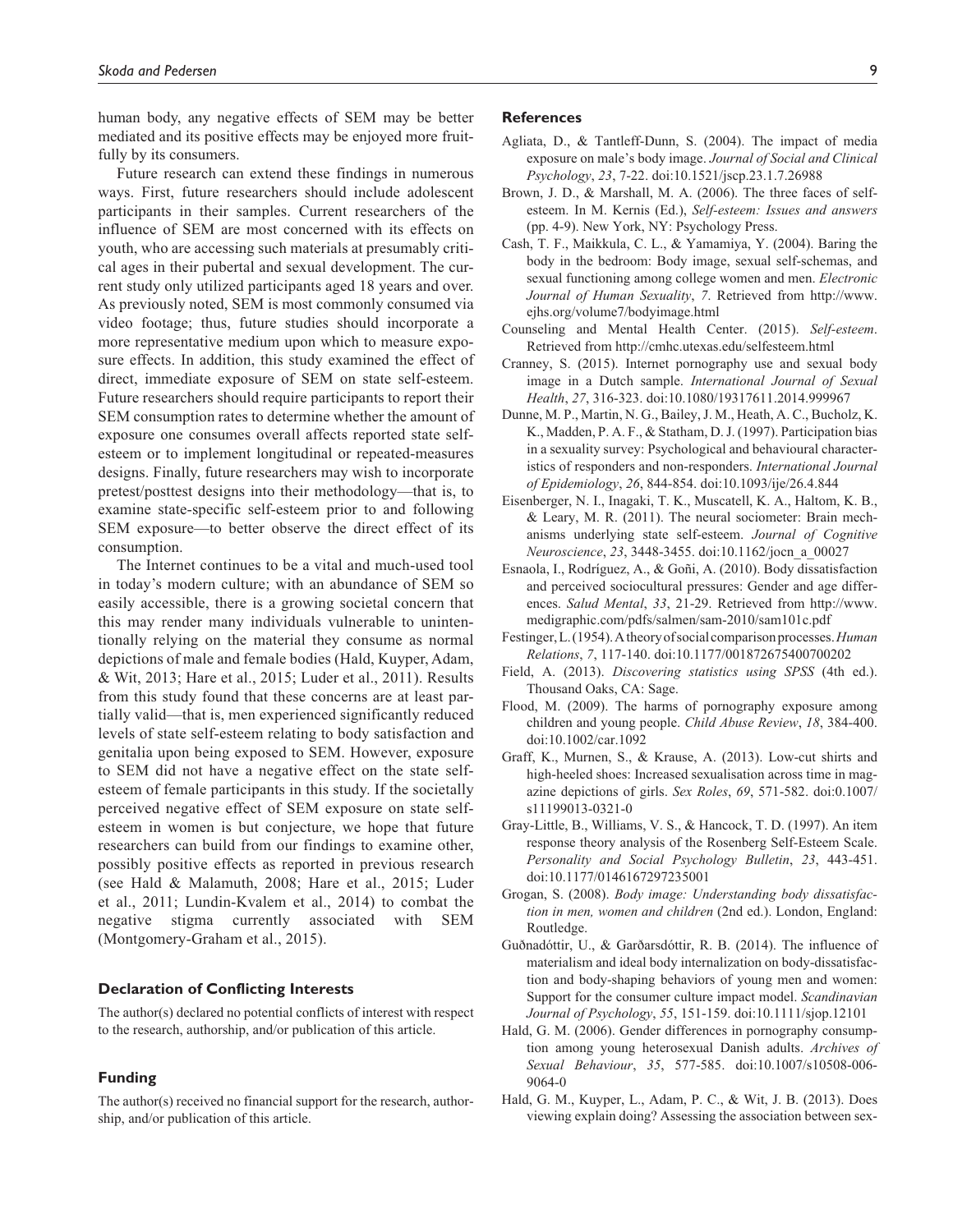ually explicit materials use and sexual behaviors in a large sample of Dutch adolescents and young adults. *Journal of Sexual Medicine*, *10*, 2986-2995. doi:10.1111/jsm.12157.doi:10.1111/ jsm.12157

- Hald, G. M., & Malamuth, N. M. (2008). Self-perceived effects of pornography consumption. *Archives of Sexual Behavior*, *37*, 614-625. doi:10.1007/s10508-007-9212-1
- Hare, K., Gahagan, J., Jackson, L., & Steenbeck, A. (2015). Revisualizing 'porn': How young adults' consumption of sexually explicit Internet movies can inform approaches to Canadian sexual health promotion. *Culture Health & Sexuality: An International Journal for Research, Intervention and Care*, *17*, 269-283. doi:10.1080/13691058.2014.919409
- Hare, K., Gahagan, J., Jackson, L., & Steenbeek, A. (2014). Perspectives on 'pornography': Exploring sexually explicit internet movies' influences in Canadian young adults' holistic sexual health. *Canadian Journal of Human Sexuality*, *23*, 148- 158. doi:10.3138/cjhs.2732
- Hatton, E., & Trautner, M. (2011). Equal opportunity objectification? The sexualisation of men and women on the cover of Rolling Stone. *Sexuality & Culture*, *15*, 256-278. doi:10.1007/ s12119011-9093-2
- Hendriks, A. (2002). Examining the effects of hegemonic depictions of females bodies on television: A call for theory and programmatic research. *Critical Studies in Media Communication*, *19*, 106-123. doi:10.1080/07393180216550
- Hesse, C., & Pedersen, C. L. (2017). Porn sex versus real sex: How sexually explicit material shapes our understanding of sexual anatomy, physiology, and behaviour. *Sexuality & Culture*, *21*, 754-775. doi:10.1007/s12119-017-9413-2
- Hewitt, J. P. (2005). The social construction of self-esteem. In C. R. Snyder & S. J. Lopez (Eds.), *Handbook of positive psychology* (pp. 135-148). New York, NY: Oxford University Press.
- Kuster, F., & Orth, U. (2013). The long-term stability of selfesteem: It's time-dependent decay and nonzero asymptote. *Personality and Social Psychology Bulletin*, *39*, 677-690. doi:10.1177/0146167213480189
- Lambert, N. M., Negash, S., Stillman, T. F., Olmstead, S. B., & Fincham, F. D. (2012). A love that doesn't last: Pornography consumption and weakened commitment to one's romantic partner. *Journal of Social and Clinical Psychology*, *31*, 410- 438. doi:10.1521/jscp.2012.31.4.410
- Leahy, M. (2009). *Porn university: What college students are really saying about sex on campus*. Chicago, IL: Northfield.
- Leary, M. R., & Baumeister, R. F. (2000). The nature and function of self-esteem: Sociometer theory. *Advances in Experimental Social Psychology*, *32*, 1-62. doi:10.1016/S0065- 2601(00)80003-9
- Lenhart, A., Purcell, K., Smith, A., & Zickur, K. (2010). Social media & mobile Internet use among teens and young adults. *Pewinternet: Pew Internet & American Life Project*. Retrieved from https://files.eric.ed.gov/fulltext/ED525056.pdf
- Lever, J., Frederick, D. A., & Peplau, L. A. (2006). Does size matter? Men's and women's views on penis size across the lifespan. *Psychology of Men & Masculinity*, *7*, 129-143. doi:10.1037/1524-9220.7.3.129
- Luder, M. T., Pittet, I., Berchtold, A., Akré, C., Michaud, P. A., & Surís, J. C. (2011). Associations between online pornography and sexual behavior among adolescents: Myth or reality? *Archives of Sexual Behavior*, *40*, 1027-1035. doi:10.1007/s10508-010-9714-0
- Lundin-Kvalem, I., Træen, B., Lewin, B., & Štulhofer, A. (2014). Selfperceived effects of internet pornography use, genital appearance satisfaction, and sexual self-esteem among young Scandinavian adults. *Cyberpsychology*, *8*, 5-22. doi:10.5817/CP2014-4-4
- Mattebo, M., Larsson, M., Tydén, T., Olssen, T., & Häggström-Nordin, E. (2012). Hercules and Barbie? Reflections on the influence of pornography and its spread in the media and society in groups of adolescents in Sweden. *European Journal of Contraception & Reproductive Health Care*, *17*, 40-49. doi:10 .3109/13625187.2011.617853
- McCabe, M. P., Butler, K., & Watt, C. (2007). Media influences on attitudes and perceptions toward the body among adult men and women. *Journal of Applied Biobehavioral Research*, *12*, 101-118. doi:10.1111/j.1751-9861.2007.00016.x
- Miller, E., & Halberstadt, J. (2005). Media consumption, body image, and thin ideals in New Zealand men and women. *New Zealand Journal of Psychology*, *34*, 189-195. Retrieved from [http://www.psychology.org.nz/wp-content/uploads/NZJP-](http://www.psychology.org.nz/wp-content/uploads/NZJP-Vol343-2005-7-Miller.pdf)[Vol343-2005-7-Miller.pdf](http://www.psychology.org.nz/wp-content/uploads/NZJP-Vol343-2005-7-Miller.pdf)
- Mitchell, K. J., Finkelhor, D., & Wolak, J. (2003). Victimization of youths on the internet. *Journal of Aggression, Maltreatment, & Trauma*, *8*, 1-39. doi:10.1300/j146v08n01\_01
- Montgomery-Graham, S., Kohut, T., Fisher, W., & Campbell, L. (2015). How the popular media rushes to judgement about pornography and relationships while research lags behind. *Canadian Journal of Human Sexuality*, *24*, 243-256. doi:10.3138/cjhs.243-A4
- Moran, C., & Lee, C. (2014). What's normal? Influencing women's perceptions of normal genitalia: An experiment involving exposure to modified and nonmodified images. *BJOG: An International Journal of Obstetrics & Gynaecology*, *121*, 761- 766. doi:10.1111/1471-0528.12578
- Morrison, T. G., Ellis, S. R., Morrison, M. A., Bearden, A., & Harriman, R. L. (2006). Exposure to sexually explicit material and variations in body esteem, genital attitudes, and sexual esteem among a sample of Canadian men. *Journal of Men's Studies*, *14*, 209-222. doi:10.3149/jms.1402.209
- Morrison, T. G., Harriman, R., Morrison, M. A., Bearden, A., & Ellis, S. R. (2004). Correlates of exposure to sexually explicit material among Canadian post-secondary students. *Canadian Journal of Human Sexuality*, *13*, 143-156. Retrieved from [https://www.researchgate.net/profile/Todd\\_Morrison/pub](https://www.researchgate.net/profile/Todd_Morrison/publication/257921700_Correlates_of_Exposure_to_Sexually_Explicit_Material_Among_Canadian_Post-Secondary_Students/links/5636fdef08ae75884114e53e.pdf)[lication/257921700\\_Correlates\\_of\\_Exposure\\_to\\_Sexually\\_](https://www.researchgate.net/profile/Todd_Morrison/publication/257921700_Correlates_of_Exposure_to_Sexually_Explicit_Material_Among_Canadian_Post-Secondary_Students/links/5636fdef08ae75884114e53e.pdf) [Explicit\\_Material\\_Among\\_Canadian\\_Post-Secondary\\_Students/](https://www.researchgate.net/profile/Todd_Morrison/publication/257921700_Correlates_of_Exposure_to_Sexually_Explicit_Material_Among_Canadian_Post-Secondary_Students/links/5636fdef08ae75884114e53e.pdf) [links/5636fdef08ae75884114e53e.pdf](https://www.researchgate.net/profile/Todd_Morrison/publication/257921700_Correlates_of_Exposure_to_Sexually_Explicit_Material_Among_Canadian_Post-Secondary_Students/links/5636fdef08ae75884114e53e.pdf)
- Ogas, O., & Gaddam, S. (2012). *A billion wicked thoughts: What the internet tells us about sex and relationships*. New York, NY: Plume.
- Orth, U., Robins, R. W., Widaman, K. F., & Conger, R. D. (2014). Is low self-esteem a risk factor for depression? Findings from a longitudinal study of Mexican-origin youth. *Developmental Psychology*, *50*, 622-633. doi:10.1037/a0033817
- Owens, E. W., Behun, R. J., Manning, J. C., & Reid, R. C. (2012). The impact of internet pornography on adolescents: A review of the research. *Sexual Addiction & Compulsivity*, *19*, 99-122. doi:10.1080/10720162.2012.660431
- Paxton, S. J., Neumark-Sztainer, D., Hannan, P. J., & Eisenberg, M. E. (2006). Body dissatisfaction prospectively predicts depressive mood and low self-esteem in adolescent girls and boys. *Journal of Clinical Child and Adolescent Psychology*, *35*, 539-549. doi:10.1207/s15374424jccp3504\_5